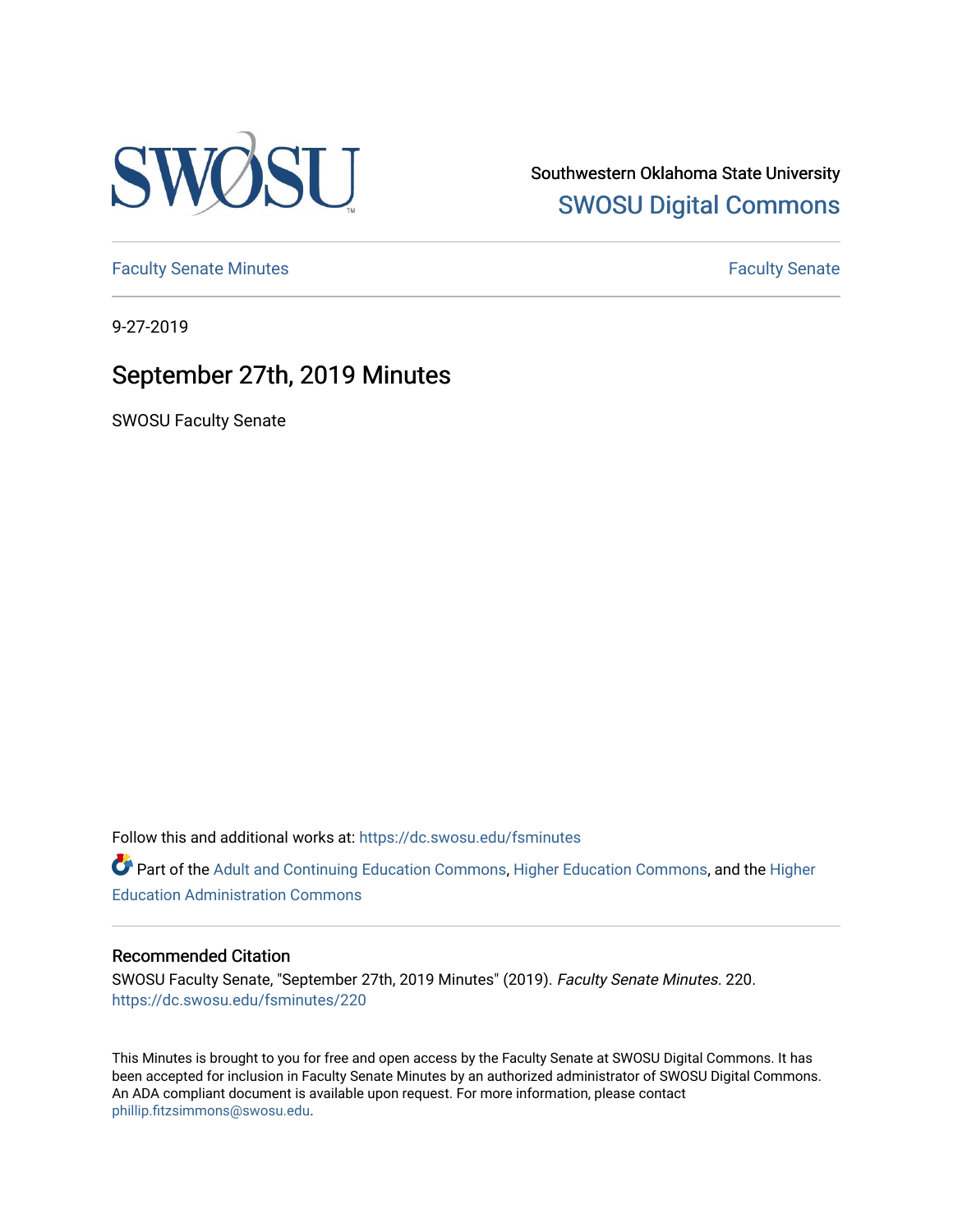# SWOSU Faculty Senate

September 27<sup>th</sup>, 2019 Minutes

If you are joining us via Zoom the link address is<https://zoom.us/j/3069862099> (Links to an [external site.\)](https://zoom.us/j/3069862099)

- **I. Call to Order:** Faculty Senate President Stephen Burgess called the September meeting of the Faculty Senate to Order at 2:31 p.m. in HEC 213.
- **II. Establishment of a Quorum:** Wayne Anderson, Landry Brewer (ZOOM), Sherri Brogdon (ZOOM), Nathan Brooks, Stephen Burgess, Melanie Claborn (ZOOM), Rachel Davis (ZOOM), Jerry Dunn, Amanda Evert, Daniel Farris, Phillip Fitzsimmons, Swarup Ghosh, Meri Hix, Paul Hummel, Chris Horton, Alex Lee (ZOOM), Scott Long, David Martyn, Evette Meliza, Kathy O'Neal, Jess Parker (ZOOM), Hank Ramsey, Tugba Sevin, Amanda Smith-Chesley, Tony Stein, Carie Strauch, Muatasem Ubeidat, Bo Pagliasotti
- **III. Certification of Substitutes:** Heather Katz for Sunu Kodumthara, Horrick Sharma for Hardeep Saluja, Nate Hicks for Karen Sweeney.
- **IV. Presentation of Visitors:**
- **V. Approval of Minutes:**
- **VI. Announcements**
	- A. President Stephen Burgess
		- 1. Executive Council Meeting: Sept 9<sup>th</sup>
			- a. Enrollment down approximately 7% FTE, 6% head count, 10% freshmen. Nationwide trend is a decrease in enrollment.
			- b. E-sports: Renovation in Wellness Center. Hopefully ready for Fall 2020. Funds from Section 13 can only be used for capital projects.

Faculty Senate Executive officers meeting with Dr. South September 25, 2019

- a. Changes to pay structure for interim, summer and overload being explored.
- b. Enrollment down as noted above. 10-year low in Freshmen enrollment. Dipping into the reserve.
- c. Scanning Promotion and Tenure document.
- d. Use transcripts in Campus Connect for enrollment until new system completely updated.
- e. New Faculty Reception was Sept  $9<sup>th</sup> 2:30-4:00$  in the Bulldog Beanery. Thank you to all who attended.
- FUPTRC Committee plan was discussed.
	- a. Next steps will be discussed at the October meeting.

Campus-wide Committee appointments were discussed.